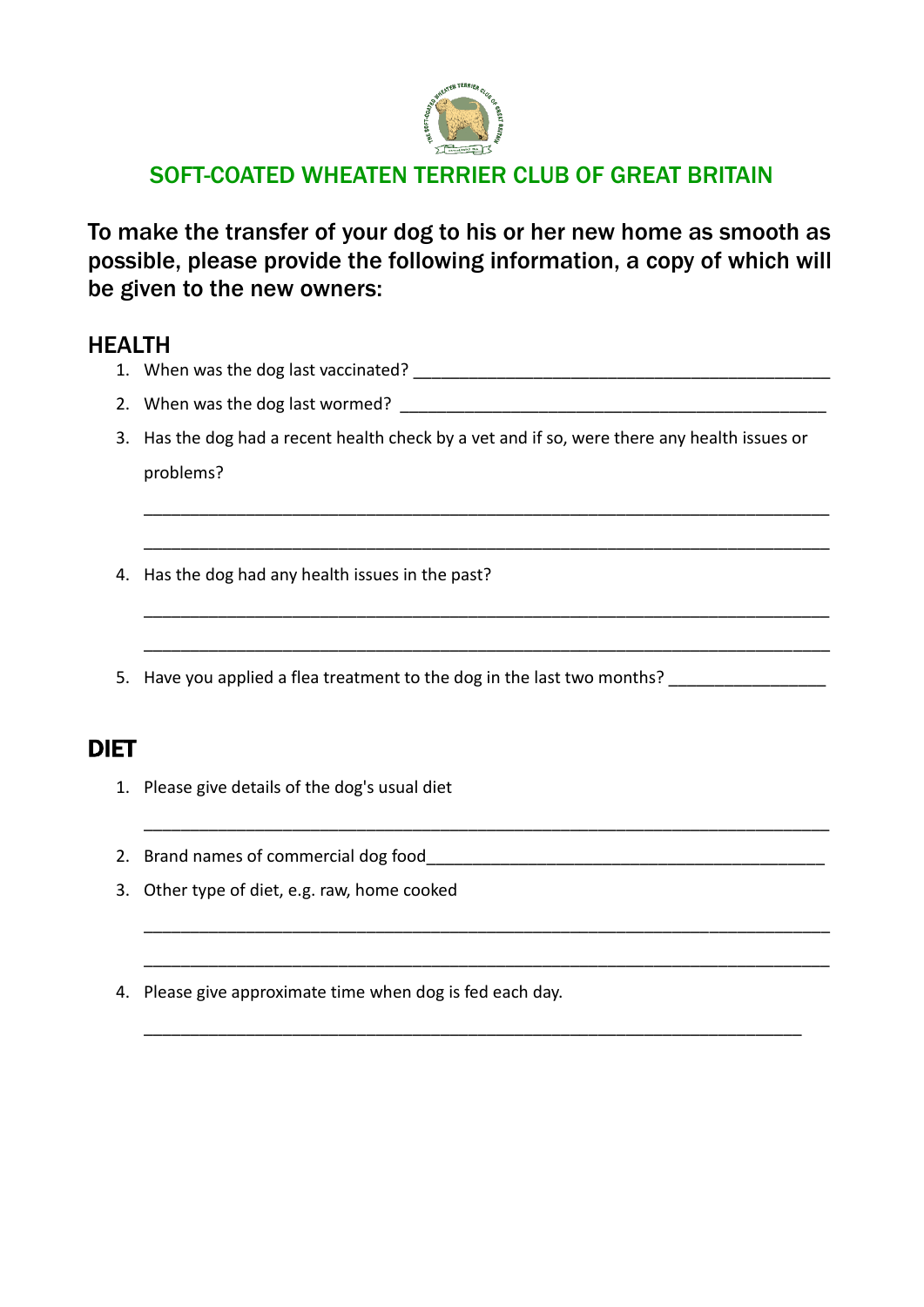# DAILY ROUTINE

- 1. Where does the dog usually sleep?
- 2. Is the dog used to being left home alone and if so, for how long?
- 3. How much exercise does he or she have each day?
- 4. Is the exercise on or off the lead? \_\_\_\_\_\_\_\_\_\_\_\_\_\_\_\_\_\_\_\_\_\_\_\_\_\_\_\_\_\_\_\_\_\_\_\_\_\_\_\_\_\_\_\_\_\_
- 5. Does the dog have good recall? \_\_\_\_\_\_\_\_\_\_\_\_\_\_\_\_\_\_\_\_\_\_\_\_\_\_\_\_\_\_\_\_\_\_\_\_\_\_\_\_\_\_\_\_\_\_\_\_

\_\_\_\_\_\_\_\_\_\_\_\_\_\_\_\_\_\_\_\_\_\_\_\_\_\_\_\_\_\_\_\_\_\_\_\_\_\_\_\_\_\_\_\_\_\_\_\_\_\_\_\_\_\_\_\_\_\_\_\_\_\_\_\_\_\_\_\_\_\_\_\_

\_\_\_\_\_\_\_\_\_\_\_\_\_\_\_\_\_\_\_\_\_\_\_\_\_\_\_\_\_\_\_\_\_\_\_\_\_\_\_\_\_\_\_\_\_\_\_\_\_\_\_\_\_\_\_\_\_\_\_\_\_\_\_\_\_\_\_\_\_\_\_\_\_

\_\_\_\_\_\_\_\_\_\_\_\_\_\_\_\_\_\_\_\_\_\_\_\_\_\_\_\_\_\_\_\_\_\_\_\_\_\_\_\_\_\_\_\_\_\_\_\_\_\_\_\_\_\_\_\_\_\_\_\_\_\_\_\_\_\_\_\_\_\_\_\_\_\_

\_\_\_\_\_\_\_\_\_\_\_\_\_\_\_\_\_\_\_\_\_\_\_\_\_\_\_\_\_\_\_\_\_\_\_\_\_\_\_\_\_\_\_\_\_\_\_\_\_\_\_\_\_\_\_\_\_\_\_\_\_\_\_\_\_\_\_\_\_\_\_\_\_\_

\_\_\_\_\_\_\_\_\_\_\_\_\_\_\_\_\_\_\_\_\_\_\_\_\_\_\_\_\_\_\_\_\_\_\_\_\_\_\_\_\_\_\_\_\_\_\_\_\_\_\_\_\_\_\_\_\_\_\_\_\_\_\_\_\_\_\_\_\_\_\_\_\_\_

\_\_\_\_\_\_\_\_\_\_\_\_\_\_\_\_\_\_\_\_\_\_\_\_\_\_\_\_\_\_\_\_\_\_\_\_\_\_\_\_\_\_\_\_\_\_\_\_\_\_\_\_\_\_\_\_\_\_\_\_\_\_\_\_\_\_\_\_\_\_\_\_\_\_

\_\_\_\_\_\_\_\_\_\_\_\_\_\_\_\_\_\_\_\_\_\_\_\_\_\_\_\_\_\_\_\_\_\_\_\_\_\_\_\_\_\_\_\_\_\_\_\_\_\_\_\_\_\_\_\_\_\_\_\_\_\_\_\_\_\_\_\_\_\_\_\_\_\_

\_\_\_\_\_\_\_\_\_\_\_\_\_\_\_\_\_\_\_\_\_\_\_\_\_\_\_\_\_\_\_\_\_\_\_\_\_\_\_\_\_\_\_\_\_\_\_\_\_\_\_\_\_\_\_\_\_\_\_\_\_\_\_\_\_\_\_\_\_\_\_\_\_\_

\_\_\_\_\_\_\_\_\_\_\_\_\_\_\_\_\_\_\_\_\_\_\_\_\_\_\_\_\_\_\_\_\_\_\_\_\_\_\_\_\_\_\_\_\_\_\_\_\_\_\_\_\_\_\_\_\_\_\_\_\_\_\_\_\_\_\_\_\_\_\_\_\_

\_\_\_\_\_\_\_\_\_\_\_\_\_\_\_\_\_\_\_\_\_\_\_\_\_\_\_\_\_\_\_\_\_\_\_\_\_\_\_\_\_\_\_\_\_\_\_\_\_\_\_\_\_\_\_\_\_\_\_\_\_\_\_\_\_\_\_\_

\_\_\_\_\_\_\_\_\_\_\_\_\_\_\_\_\_\_\_\_\_\_\_\_\_\_\_\_\_\_\_\_\_\_\_\_\_\_\_\_\_\_\_\_\_\_\_\_\_\_\_\_\_\_\_\_\_\_\_\_\_\_\_\_\_\_\_\_\_\_\_

- 6. When on a walk, is the dog frightened or worried by anything? e.g. buses, motorbikes, thunder/lightening
- 7. Does the dog walk well on a lead?

### **BEHAVIOUR**

- 1. Is the dog used to small children?
- 2. Does the dog live with a cat and if so, do they live harmoniously?
- 3. Is the dog used to mixing with any other small animals, rabbits etc?
- 4. How does the dog react to other dogs whilst on lead?
- 5. How does the dog react to other dogs whilst off the lead?
- 6. Has the dog been known to chase sheep, react badly to horses or cows etc. while on a walk?
- 7. Has the dog shown any aggression to family members?
- 8. Has the dog shown any aggression to strangers?
- 9. How does the dog react to callers, i.e. postmen, delivery people?

10. Is the dog possessive over food?